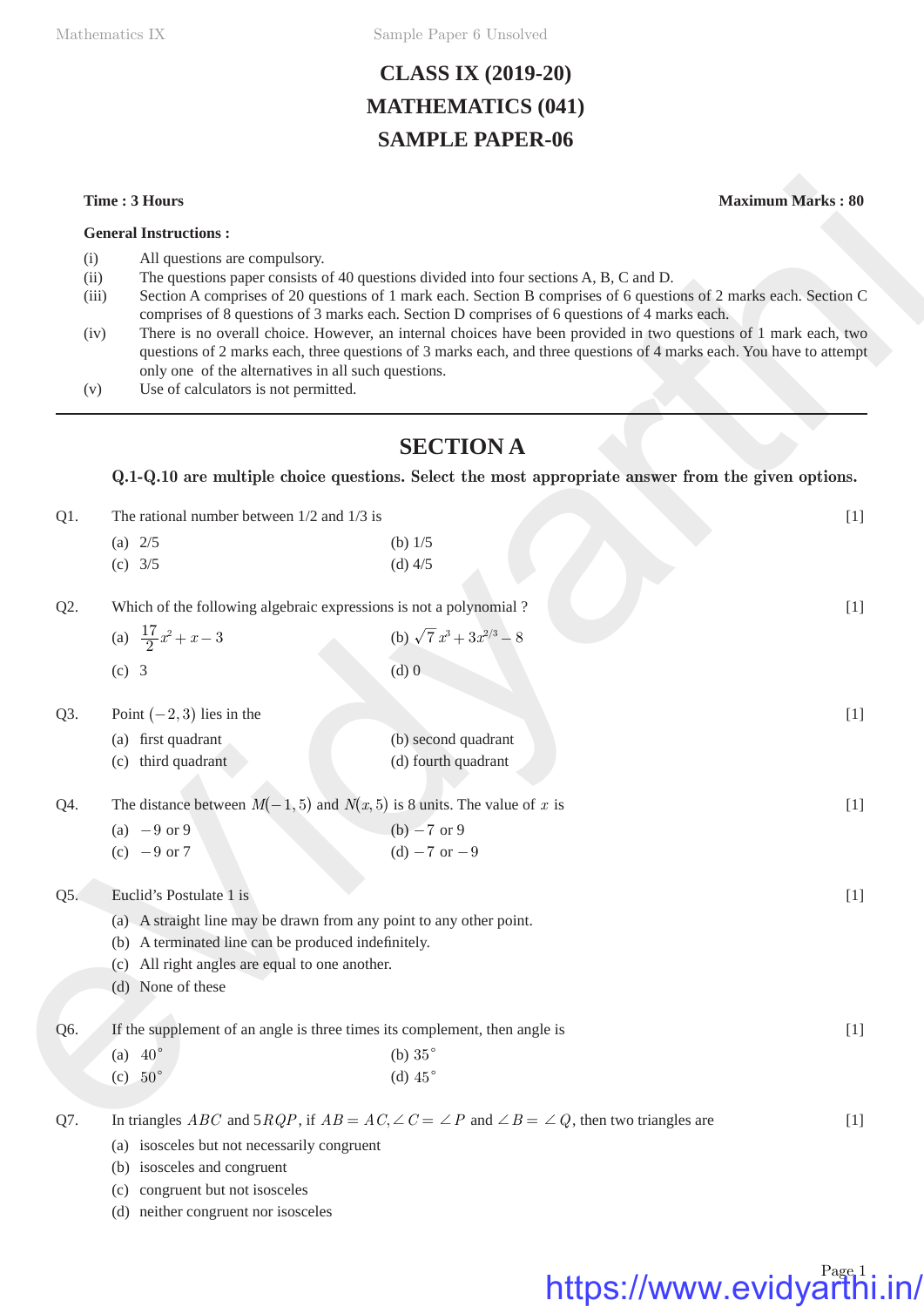Q8. A quadrilateral having only one pair of opposite sides parallel is called a [1]

(a) square (b) rhombus

- (c) trapezium (d) parallelogram
- Q9. In figure, *ABCD* is a trapezium in which  $AB \parallel DC$ . Find the length of DC. [1]



- (c) 13 cm (d) 15 cm
- Q10. In a cyclic quadrilateral *ABCD*, if two sides are parallel, which of the following statements is definitely false? [1]
	- (a) Remaining two sides are equal
	- (b) Diagonals are not equal
	- (c) Diagonals intersect at the centre of circle
	- (d) Both (a) and (c)

$$
(Q.11-Q.15)
$$
 Fill in the blanks :

Q11. The construction of a  $\triangle$  *LMN* in which  $LM = 8$  cm,  $\angle L = 45^{\circ}$  is possible when  $(MN + LN)$  is ......... cm. [1]

- Q12. The lengths of the three sides of a triangular field are  $40 \text{ m}$ ,  $24 \text{ m}$  and  $32 \text{ m}$  respectively. The area of the triangle is ........  $m^2$ . . The contract of the contract of the contract of the contract of the contract of  $[1]$
- Q13. Cube is a special form of .......... . [1] Q14. The .......... of a class interval is called its class mark. [1]  $\frac{P_{\text{total}}}{P_{\text{total}}} = \frac{M}{2 \text{ cm}} = \frac{M}{8}$ <br>
(a) Press<br>
(b) H can<br>
(b) H can<br>
(c) B a consider methods of APC if you descent which with of the following statements is defined filar ?<br>
(f) D and the method of APC if you desce
	- Q15. Probability of an event can be any ........... from 0 to 1. [1]

### **(Q.16-Q.20) Answer the following :**

- Q16. Determine the degree of the polynomial :  $x^3(2 x^3)$ . [1]
- Q17. In the given figure, find the point identify the coordinate  $(-5, 3)$ . [1]
- Q18. Solve the equation  $m 25 = 40$  and state which axiom will use here? [1]
- Q19. If the length of a median of an equilateral triangle is  $x$  cm, find its area.  $[1]$
- Q20. A boy says that the median of 4, 15, 19, 21 and 6 is 19. What does not the boy understand about finding the median? [1]

### **SECTION B**

Q21. Simplify: 
$$
\frac{1}{\sqrt{5} + \sqrt{3}} + \frac{1}{2}(\sqrt{5} - \sqrt{3})
$$
 OR

If  $\sqrt{3} = 1.732$  and  $\sqrt{2} = 1.414$ , then find the value of  $\frac{1}{\sqrt{3}-\sqrt{2}}$  $\frac{1}{-\sqrt{2}}.$ 

Q22. Write two solutions of the linear equation  $x + 2y = 1$ . [2]

# https://www.evidyarthi.in/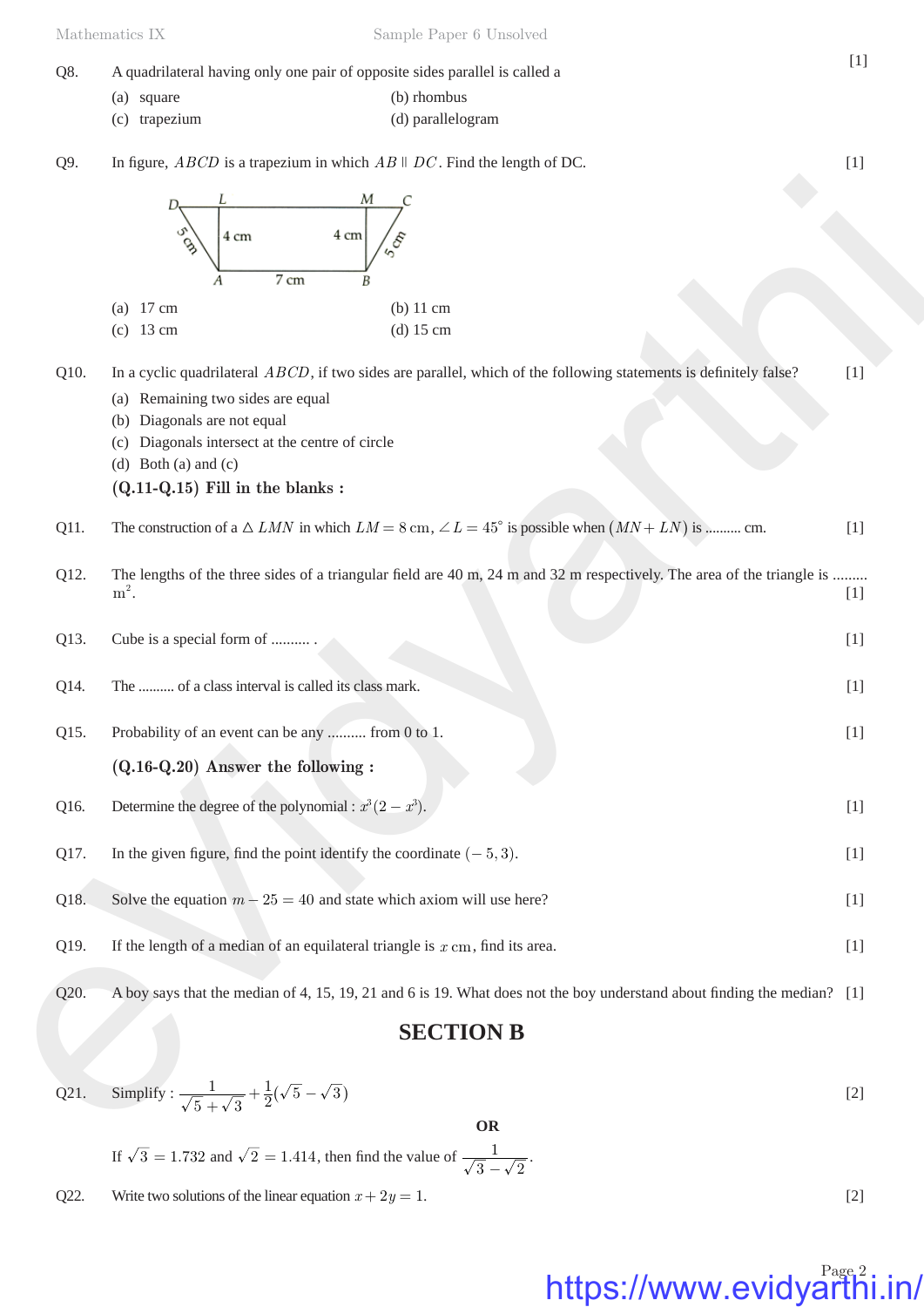in (i) *x* -axis, (ii) *y* -axis. [2]



Q24. In 
$$
\triangle ABC
$$
, if  $\angle A = (2x - 5^{\circ})$ ,  $\angle B = (5x + 5^{\circ})$  and  $\angle C = (3x + 50^{\circ})$ , then find the values of x and  $\angle C$ . [2]

**OR**

- In  $\triangle ABC$ , if  $\angle A : \angle B : \angle C = \frac{1}{2} : \frac{1}{3}$ : 3 1  $=$   $\frac{1}{2}$  :  $\frac{1}{3}$  :  $\frac{1}{6}$ , then calculate the measures of  $\angle A$ ,  $\angle B$  and  $\angle C$ .
- Q25. In the following figure, find the measure of  $\angle PQB$ , where *O* is the centre of the circle. [2]



Q26. The height of a cylinder is 15 cm and the curved surface area is  $660 \text{ cm}^2$ . Find its radius. [2]

**OR**

The diameter of the moon is approximately one fourth of the diameter of the earth. Find the ratio of their surface areas.

### **SECTION C**

Q27. If  $(x + 4)$  is a factor of the polynomial  $x^3 - x^2 - 14x + 24$ , find its other factors. [3]

**OR**

Let *R*<sub>1</sub> and *R*<sub>2</sub> are the remainders when polynomial  $f(x) = 4x^3 + 3x^2 + 12ax - 5$  and  $g(x) = 2x^3 + ax^2 - 6x - 2$  are divided by  $(x - 1)$  and  $(x - 2)$  respectively. If  $3R_1 + R_2 - 28 = 0$ , find the value of *a*.

Q28. If two parallel lines are intersected by a transversal, then prove that the bisectors of two alternate interior angles are  $parallel.$  [3]

**OR**

Side *BC*, *CA* and *BA* of triangle *ABC* produced to *D*, *Q*, *P* respectively as shown in the figure. If  $\angle ACD = 100^\circ$  and  $\angle QAP = 35^{\circ}$ , find all the angles of a triangle.

https://www.evidyarthi.in/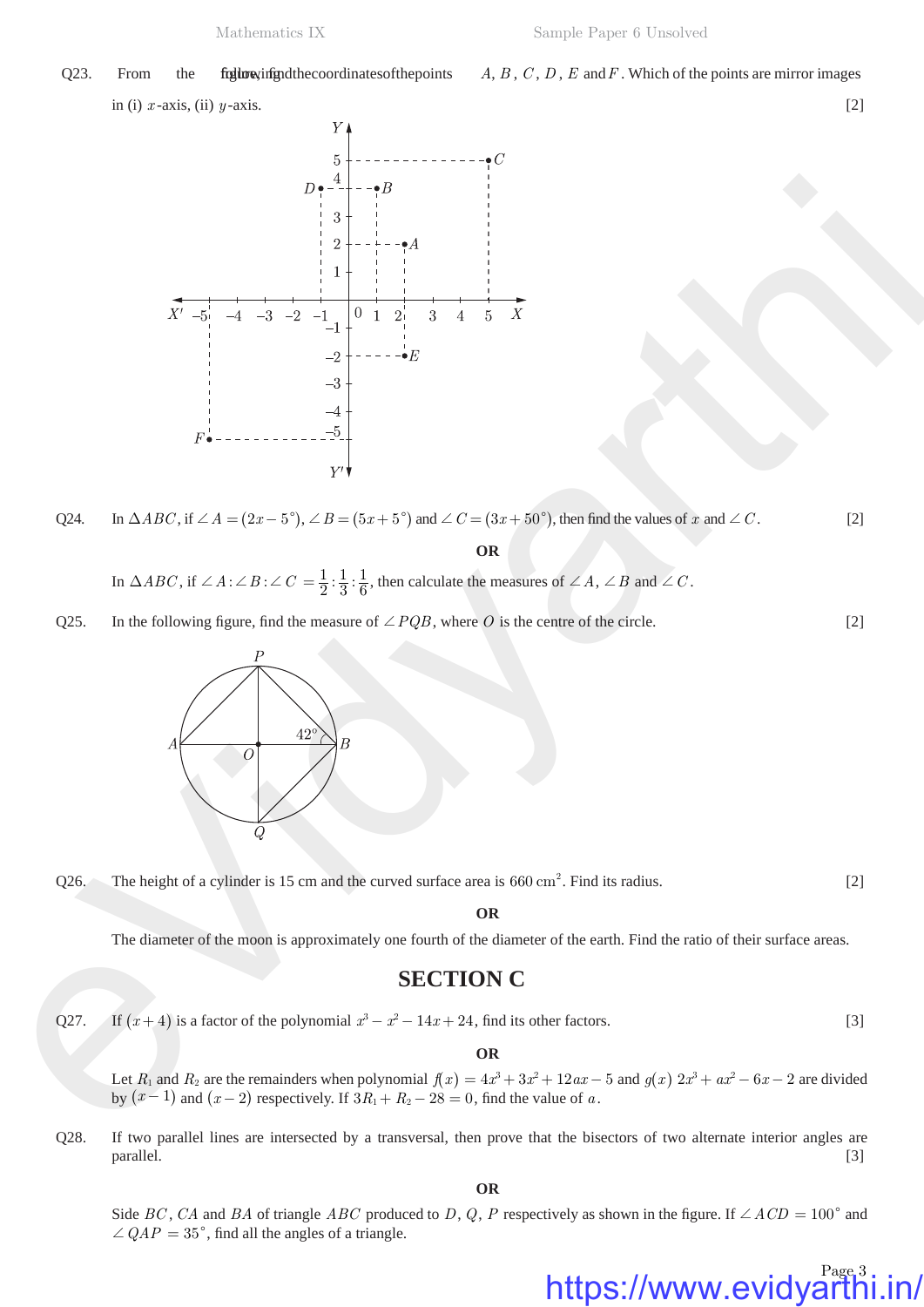

- Q29. The diagonals of a quadrilateral *ABCD* are perpendicular, show that quadrilateral formed by joining the mid-points of its sides, is rectangle. [3]
- Q30. In the given figure, *ABCD* is a quadrilateral. *BP* is drawn parallel to *AC* and *BP* meets *DC* (produced) at *P*. Prove that  $ar(\triangle ADP) = ar$  (quadrilateral *ABCD*). [3]



Q31. In the given figure,  $AB = BC$  and  $AC = CD$ . Prove that  $\angle BAD : \angle ADB = 3:1$ . [3]



Q32. In the given figure, if  $\angle DBC = 80^\circ$  and  $\angle BAC = 40^\circ$ , then find  $\angle BCD$ . Further, if  $AB = BC$ , then find  $\angle ECD$ . [3]



Q33. The length, breadth and height of a cuboid are 8 m, 6 m and 4 m respectively. Find its total surface area, diagonal and area of four walls. [3]

**OR**

A heap of wheat is in the form of a cone whose diameter is 10.5 m and height is 3 m. Find its volume. The heap is to be covered with canvas, find the area of the canvas required.

Q34. The probabilities of a student getting A, B, C and D grades are 0.35, 0.25, 0.35 and 0.05. Then, find the probability that a student gets atmost grade *C* . [3]

## **SECTION D**

Q35. Find nine rational numbers between 0 and 0.1.

[4]

### Page<sub>4</sub> https://www.evidyarth